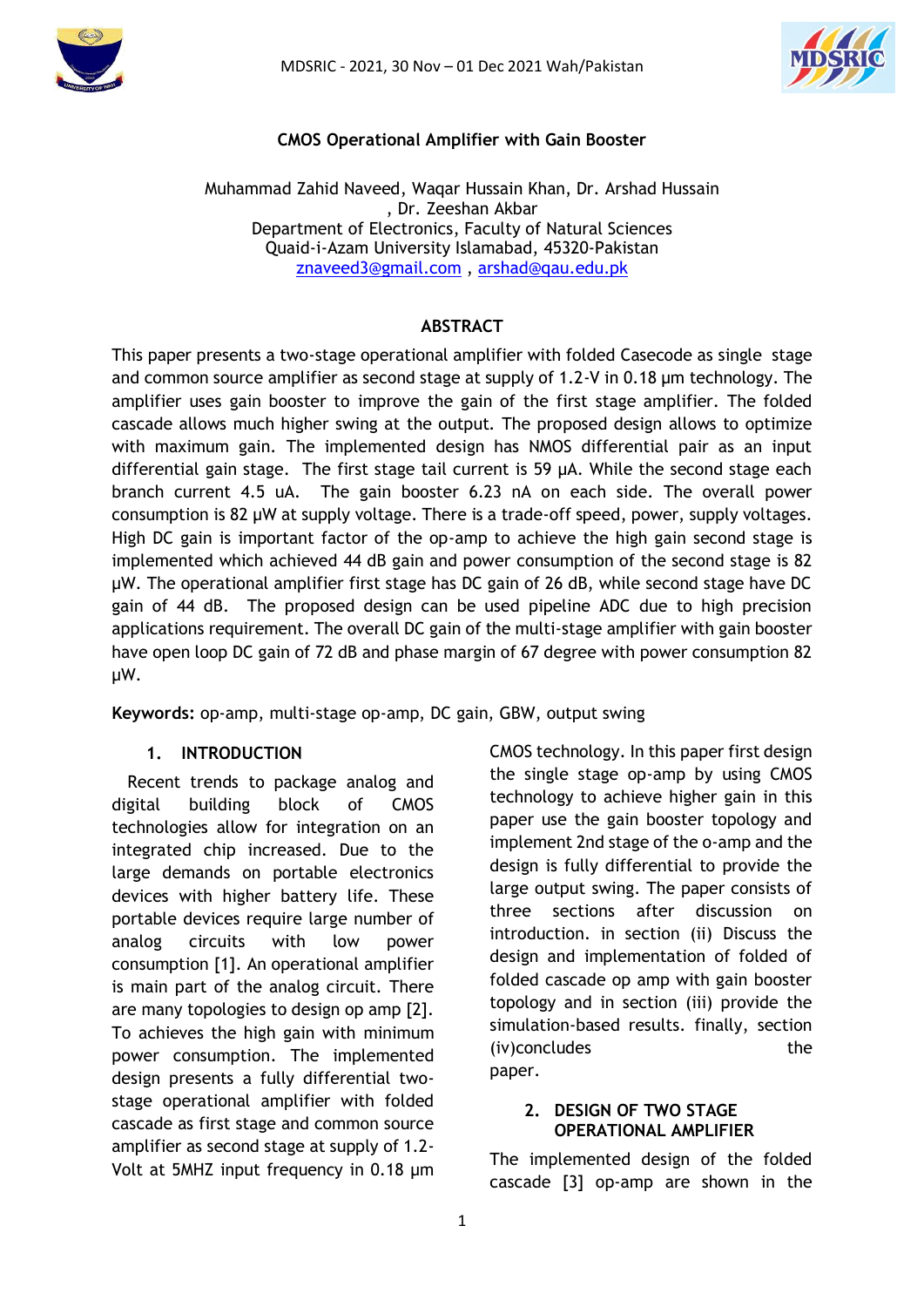



figure 1. The implemented designed of the op amp consists of three subparts, namely single stage op-amp, gain booster topology and second stage of the op-amp. The main objective of this topology to achieve high gain at low voltage the circuit level design and implementation are explained in below section



Figure 1: Two Stage Amplifier

# *A Design of Gain booster circuit*

To improve the gain of the use Gain booster topology, improve the accuracy of the operational amplifier circuit without any loss of speed. Gain booster circuit of the op are show in figure 2



# *B. implementation of Single Stage opamp*

The implemented design of the single stage of the op-amp consists of PMOS and NMOS transistor. Two NMOS transistor M1, M2 are the basic differential input of the op amp. The gate of M1, M2 transistor are the positive and negative inputs with respect to transistors. At the input transistor M1, M2 differential input voltages are applied which are amplified the gain of the op amp. in this circuit use M3 and M4 transistor as active load mirror because the use of the active load provides the large output resistance the current mirror converts the dual input signal into signal input [4]. To improve the gain of the gain booster circuit were also implanted at first stage of the op amp. this stage technique reduces the feedback from the output to the drain of the input transistor thus the impedance at the output of the circuit is increased by the gain of the gain booster circuit [5]



Figure 3: Single Stage Folded Cascade Amplifier

To improve the gain of the implemented the gain booster circuit of which are shown in figure 4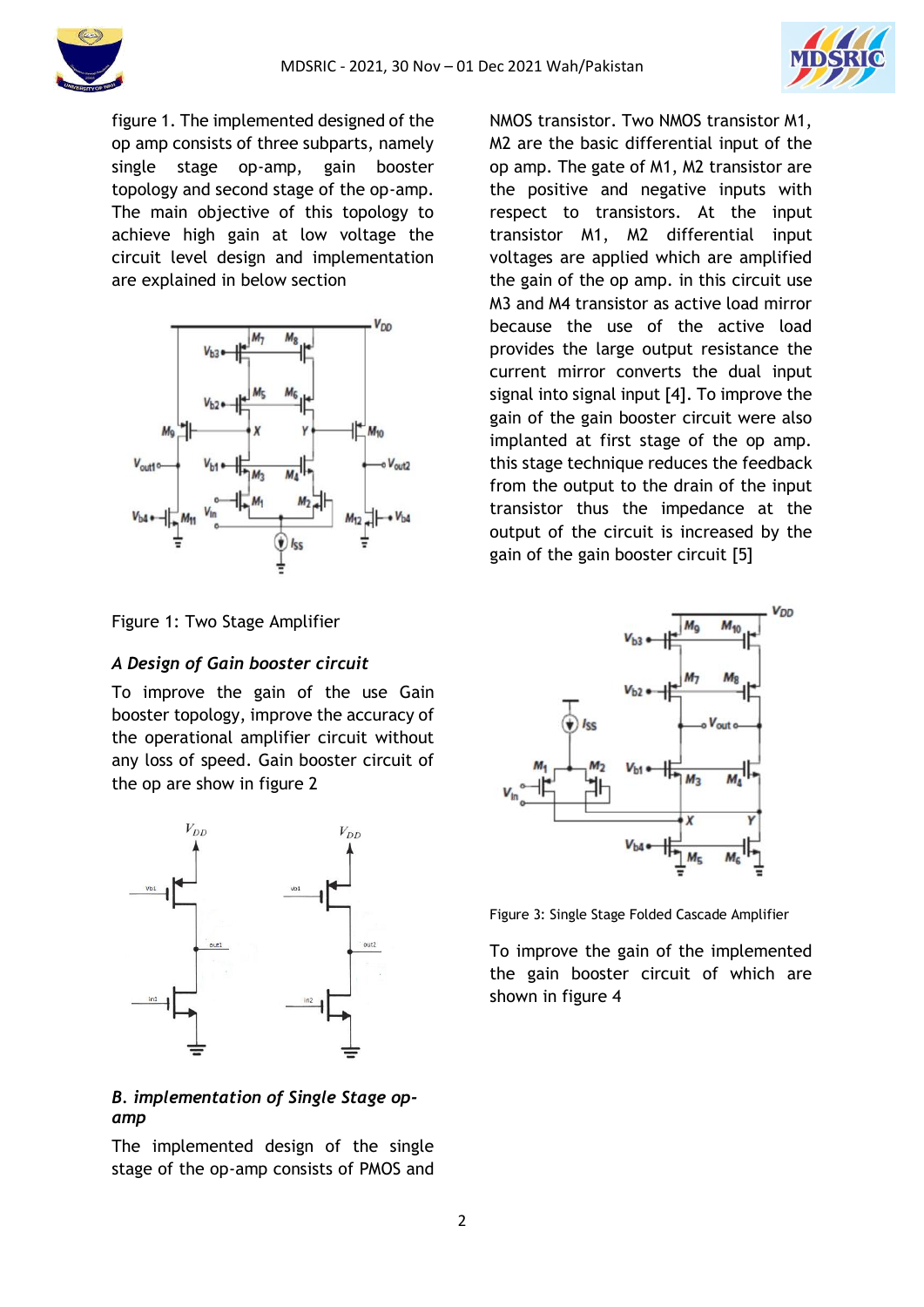





Figure4 Single stage of the op amp with gain booster circuit

## **C Design of second Stage of op amp**

The second stage of the op amp consists on two PMOS and two NMOS transistor they provide the additional gain to the op-amp [6]. the output of single stage is connected through the transistor the configuration of the second stage of the op amp were also called the common source configuration. To maintain the stability of the needs to draw more current at second stage and use the RC circuit for stability of the op amp. Implemented design of the are shown in Figure 5



Figure 5: Second Stage of OP AMP

# **3. SIMULATION AND RESULTS**

The design of the folded cascade op-amp was implanted at 1.2-V power supply and 5MHZ input frequency in CMOS technology. To check performance of the folded cascade perform the different analyses and then measure the performance results. As an initial stage design the single stage of the folded cascade so first simulate AC analyses and measure DC gain and phase of the margin of the single stage op amp with gain booster circuit.

#### **4. AC ANALYSES OF THE SINGLE STAGE OP AMP WITH GAIN BOOSTER**

Sinusoidal wave of 5MHZ with 1.2-volt ac supply is given at the input of the op amp then simulate the AC analyses of the op amp, Simulation result show that the implemented design of the single stage op amp achieves 55 dB DC and the phase margin of 65-degree simulation results are shown in figure 4



**FIGURE 6:** DC GAIN AND PHASE MARGIN

#### **5. AC ANALYSES OF THE TWO STAGE OP AMP WITH GAIN BOOSTER**

To improve the DC gain of the op-amp, add second stage of the op amp and then preform the AC analyses to check the performance of the op amp Simulation result show that the implemented design of the op amp achieves 72 dB DC gain and